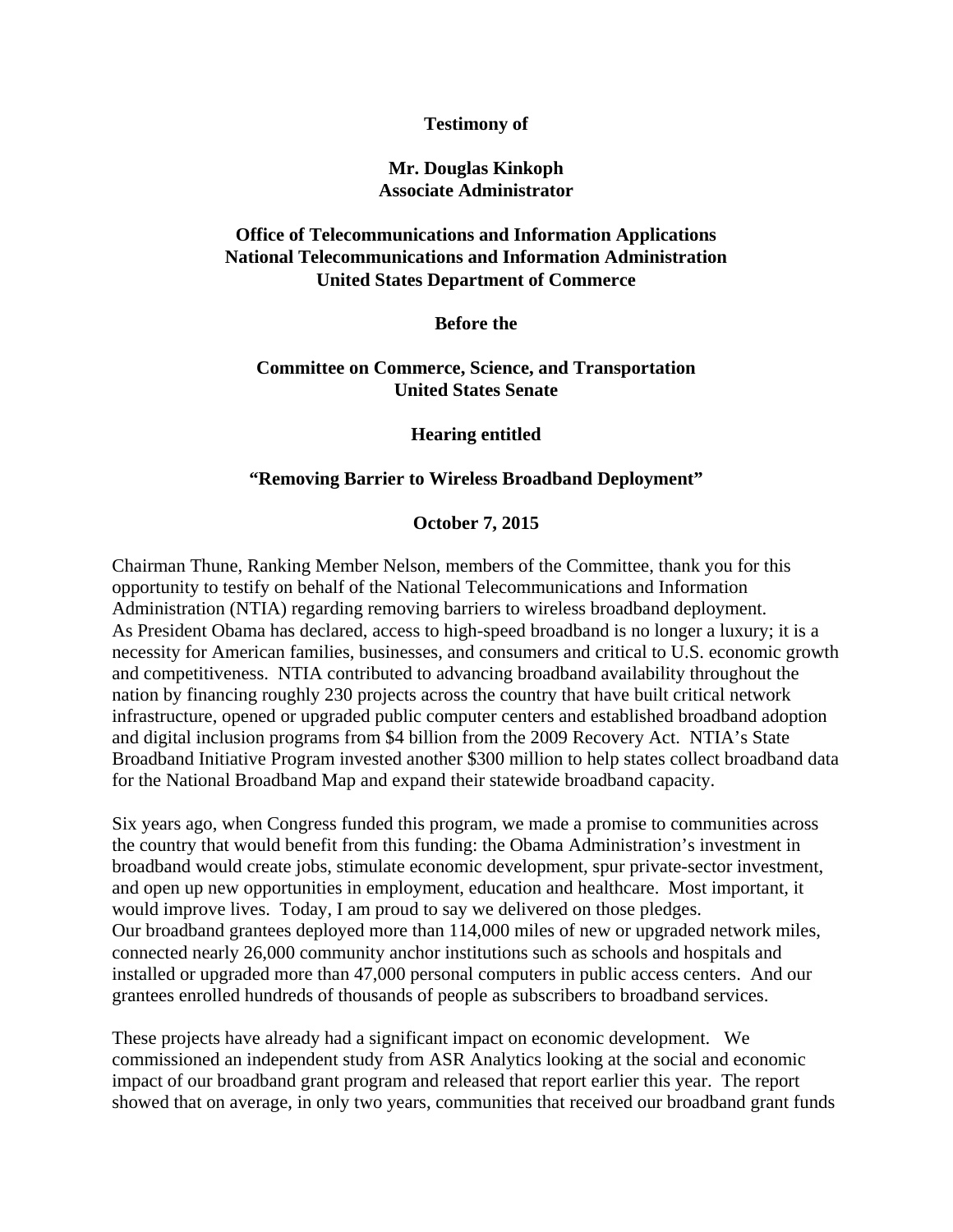experienced an estimated 2 percent greater growth in broadband availability than non-grant communities. The report also concluded that the additional broadband infrastructure built by our grantees could be expected to create more than 22,000 long-term jobs and generate more than \$1 billion in additional household income each year. The report also showed that community anchor institutions, like schools and libraries, served by our broadband infrastructure grantees experienced significantly increased speeds and lower costs. As an example, the median price paid by libraries in the sample was \$233 per megabit per month before the grant program, at a median speed of 3 mbps. As a result of the grant program, the median price dropped to \$15 per megabit per month and median speed increased to 20 mbps.

With our infrastructure projects, one of our major goals was to prime the pump for private-sector investment by supplying critical middle-mile infrastructure that local providers can use to deliver affordable broadband to more homes and businesses. That is why all networks built with Recovery Act dollars are subject to open-access rules that let all other carriers interconnect with these networks on fair and non-discriminatory terms. Open access middle-mile fiber can also be used for wireless tower backhaul. We also encouraged our grantees to connect directly to the key anchor institutions in these communities due to the higher bandwidth needs of schools, libraries and other institutions.

In Massachusetts, there is a great example of a public-private partnership that laid the foundation for broadband expansion throughout the state. The \$45.4 million grant to the Massachusetts Technology Park (MassTech) delivered affordable, high-speed Internet to 123 communities in rural western Massachusetts. The project was completed in January, 2014 and built 949 miles of new fiber and connected 1,233 community anchor institutions. For this project and the Open Cape project, the State of Massachusetts provided the project matching funds. In building on the success of the Recovery Act projects, the state is making funding available to 45 communities to support their community broadband projects.

Another Recovery Act success story is South Dakota Network, LLC (SDN), a partnership of 27 independent telecom companies covering most of South Dakota. SDN used its \$20.6 million grant to add 397 miles of new middle-mile spurs that connected 512 community anchor institutions, including schools, hospitals, libraries, clinics, public safety agencies, courthouses, government buildings, and National Guard facilities, to high-speed broadband. The new and improved broadband access helped these institutions provide services that were previously unavailable due to lack of access or slow connections speeds. Healthcare providers can now offer telemedicine services and public schools and libraries now provide distance learning opportunities.

To foster wireless broadband deployment, NTIA awarded a \$9.5 million Recovery Act grant to Pine Telephone Company to deliver affordable wireless broadband service to the underserved tribal lands of the Choctaw Nation and its ten counties in rural southeastern Oklahoma. Through its grant, Pine Telephone leveraged the power of broadband to create economic growth and jobs and to enhance education and public safety. Upon completion in June 2013, Pine Telephone had constructed a new high-speed 344-mile network that used 3G universal mobile telecommunications systems (UMTS) technology. In addition, Pine Telephone constructed a last-mile wireless network that included 42 new wireless links, 37 new towers, and 6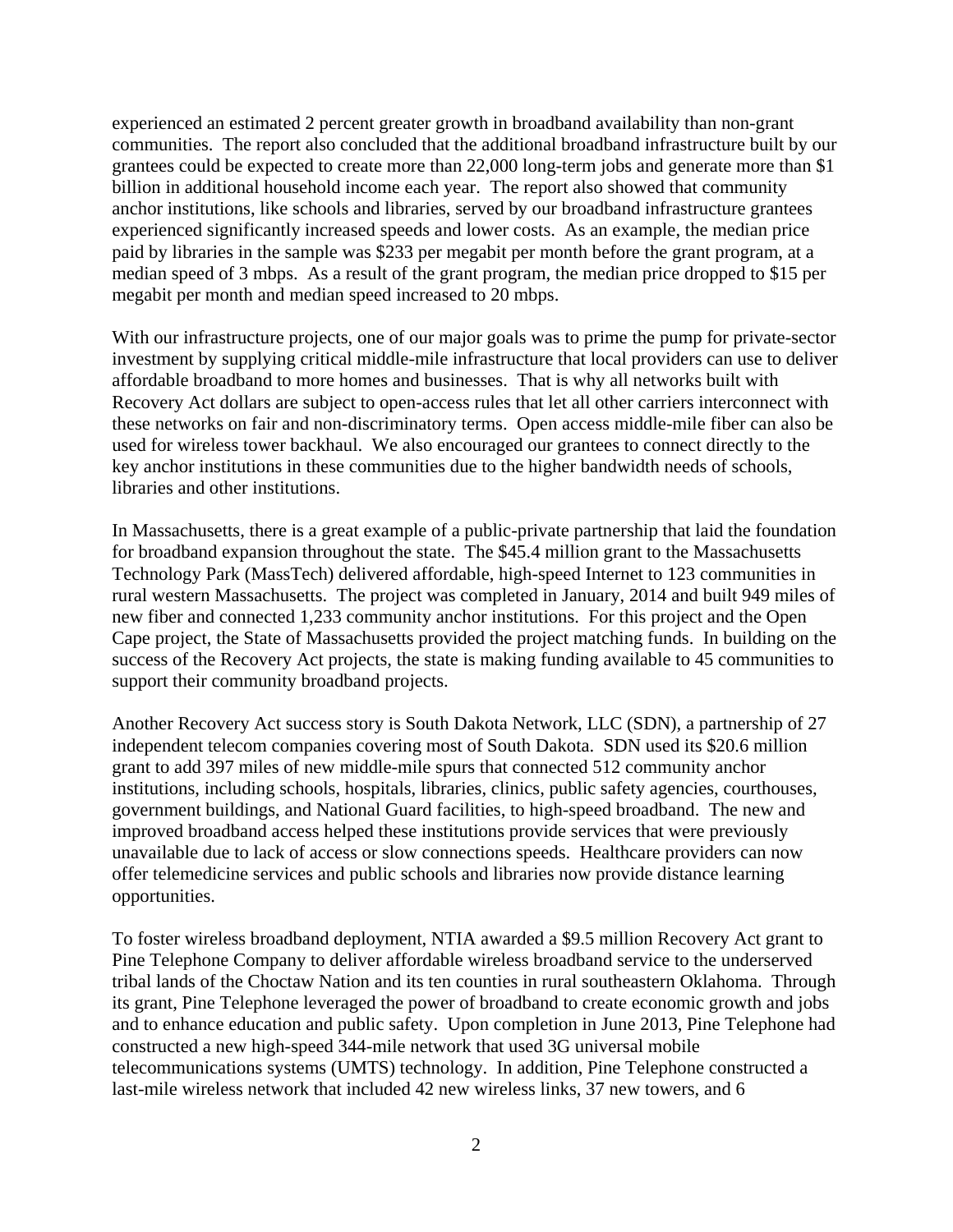new/upgraded interconnection points. Pine Telephone connected 22 community anchor institutions (CAIs), including six K-12 schools and 16 public safety entities, and provided lastmile broadband services to 497 residential subscribers and 33 businesses. It also donated space on the new towers for placement of emergency responder radio systems, which will help to improve critical public safety communications during emergencies.

NTIA also awarded \$32.2 million to the Navajo Tribal Utility Authority (NTUA) to build out telecommunications infrastructure throughout the Navajo Nation in northern Arizona, northwestern New Mexico, and southeastern Utah. Completed in 2013, NTUA constructed over 1,345 miles, including 570 miles of aerial fiber and 775 wireless miles. It also built 32 new towers to expand its existing microwave network and provide broadband access over 15,120 square miles of the Navajo Nation's 27,000 square mile area. It directly connected 50 chapter houses, which are the heart of each community and serve as municipal buildings and central community meeting places. In addition, NTUA's subrecipient, NTUA Wireless (dba Choice Wireless), provides last-mile services via a 4G Long Term Evolution (LTE) network. Through this LTE network, NTUA provides high speed broadband access to both fixed and mobile customers to include 30,000 households (approximately 135,000 people) and 1,000 businesses in 15 of the largest communities on the Navajo Nation, including Window Rock, Shiprock, Kayenta, Chinle, and Tuba City.

In addition to the goal of economic development, NTIA also focused on inclusion issues – how to make broadband available to all Americans. We cannot lose sight of the importance of adoption. Once the facilities are built, we need for people to subscribe to use the service. Today, only 74 percent of Americans overall subscribe to broadband service. Through our adoption programs, we have learned important lessons about what works and what does not. An important takeaway is that digital literacy is fundamental to sustainable broadband adoption. Our grantees around the country have demonstrated that successful digital literacy training must be tailored to the specific needs of the community and the individual. Based on our grants, we now have developed a portfolio of innovative approaches to offering this training. Sustainable broadband adoption projects are reaching people who may never have even turned on a computer – a group that includes a disproportionate number of lower income Americans, senior citizens, and members of minority groups – and teaching them how to navigate the Internet, set up an email account, write a resume, and even apply for jobs over the Internet.

Through the Recovery Act, NTIA funded \$250 million of sustainable broadband adoption grants. A program called TechGoesHome provides an illustration of one of these grants. The City of Boston's Department of Information Technology partnered with a nonprofit called Open Air Boston to provide digital literacy training, subsidized netbooks or mobile devices and low-cost Internet access to low-income middle and high school students and their families. TechGoesHome served 62 middle and high schools and 35 community sites, and it equipped Boston teenagers with valuable digital literacy skills that will help them compete in a job market that takes these skills for granted.

As we move beyond these projects, we recognize that more work needs to be done to ensure that no one is left behind in this digital revolution. When we started the Recovery Act grants program in 2009, the Federal Communications Commission (FCC) still defined broadband at a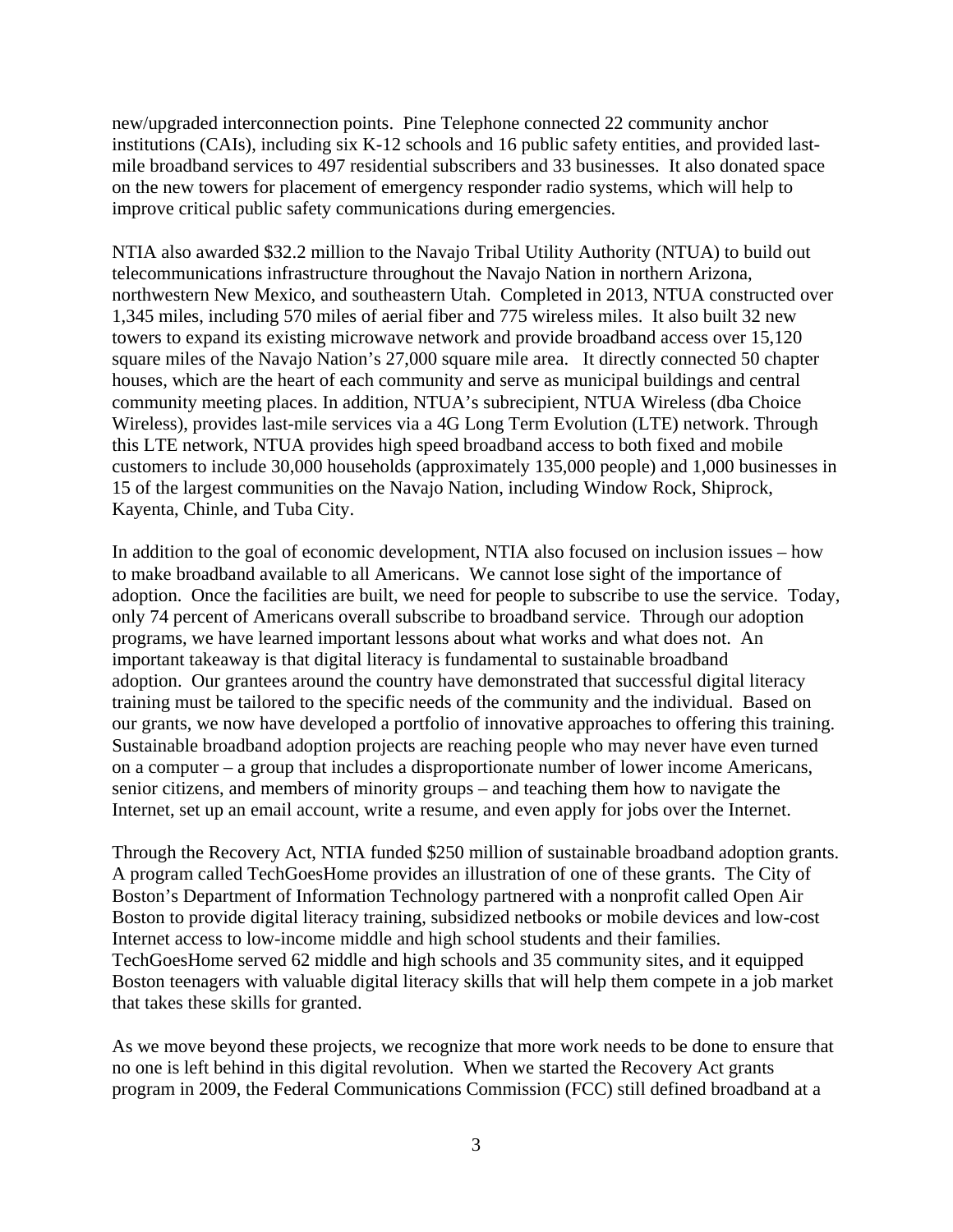speed less than 1 Mbps. Today the FCC recommends download speeds of 25 Mbps. At that rate, nearly 51 million Americans still do not have access to a wired broadband connection. And we can expect the need for speed to continue to increase.

Even though the Recovery Act grant program is substantially complete, President Obama has continued to emphasize the importance of broadband. Over the past several months, he has outlined a series of initiatives aimed at closing the digital divide and fostering investment in our nation's broadband infrastructure.

In 2013, the President launched ConnectEd, a public private partnership to connect 99 percent of America's students to the Internet through high-speed broadband within 5 years. Since the President's announcement, the public and private sectors have committed more than \$10 billion of total funding and in-kind commitments as part of this five-year effort.

Earlier this year, the President announced ConnectHome, a new initiative with communities, the private sector, and federal government to expand high speed broadband to more families across the country. The pilot program is launching in 27 cities and one tribal nation and will initially reach over 275,000 low-income households. Through the program, internet service providers, non-profits and the private sector will offer broadband access, technical training, digital literacy programs, and devices for residents in assisted housing units.

Last March, the President created the Broadband Opportunity Council, made up of over twenty federal agencies, and directed it to determine what actions the Federal government could take to eliminate regulatory barriers to broadband deployment and to encourage investment in broadband networks and services. On September 21, the White House released the Council's report, which describes concrete steps that 25 federal agencies will take over the next 18 months to eliminate barriers and promote broadband investment and adoption.

Many of the agencies involved had never considered broadband to be part of their core mission. So an initial part of the task was for each agency to look internally at policies and programs to explore whether there was flexibility to do more.

The Council also solicited stakeholder input on ways that the federal government can incentivize broadband investment, drive competition and remove regulatory and policy barriers at the community level. We heard from more than 200 parties, including community groups, trade associations, broadband experts, state and local governments, private entities and individuals. Their feedback was important to shaping the report.

Four key themes framed the recommendations and action items.

1 - Modernize federal programs to expand program support for broadband investments.

2 - Empower communities with tools and resources to attract broadband investment and promote meaningful use.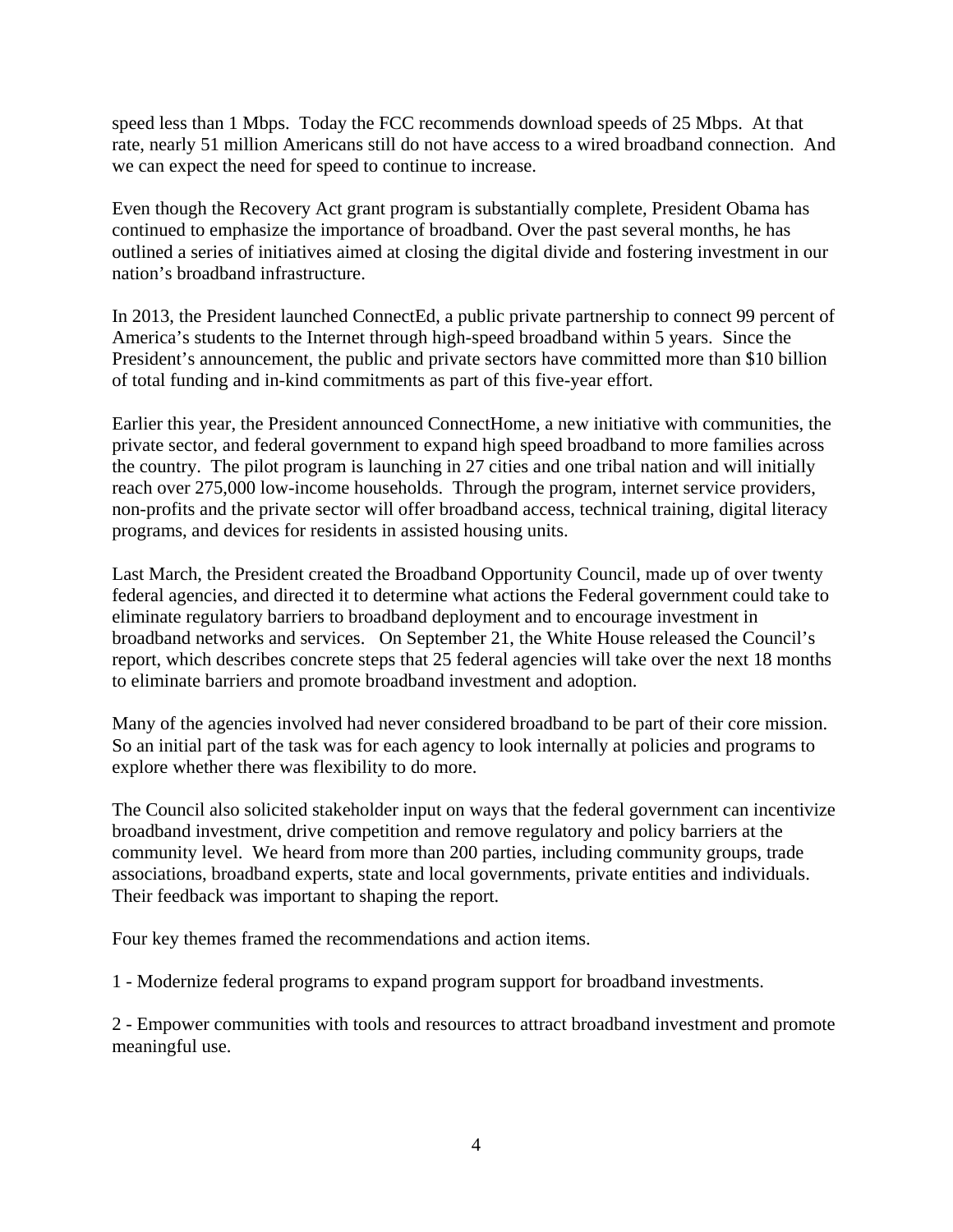3 - Promote increased broadband deployment and competition through expanded access to Federal assets.

4 - Improve data collection, analysis and research on broadband.

Once implemented, we believe that the recommendations will make a meaningful difference to communities seeking to expand and enhance their broadband capacity. For example, more funds will be available to support broadband projects, and local governments will have new tools and resources at their fingertips to bring broadband to their communities.

The first set of recommendations targets modernizing federal programs to expand program support for broadband investments.

Not all federal programs fully reflect the changing conditions that reflect the need for broadband. In some cases, programs that can support broadband deployment and adoption lack specific guidelines to promote its use. We asked agencies to clarify whether their programs supported broadband investment. As a result, agencies have committed to 13 actions which clarify or open up additional options for federal funding for broadband in programs totaling \$10 billion. Examples include the Department of Housing and Urban Development's Community Development Block Grant and the Department of Commerce's Economic Development Assistance Programs.

The second set of recommendations relates to empowering communities with tools and resources to attract broadband investment and promote meaningful use. While federal leadership is essential, many decisions about broadband investment are local. They are made by local governments in partnership with industry and guided by state law. To address the gaps, the Council recognized the need for federal agencies to provide communities with targeted, easily accessible resources that share best practices from their peers around the country.

NTIA's BroadbandUSA effort has been working with communities across the country and we have heard time and again the challenges facing these communities to identify sources of funding for broadband, and to know where to turn to within the federal government for answers to their questions. One key action, which NTIA will spearhead, will be to create a portal for information on federal broadband funding and loan programs to help communities easily identify resources as they seek to expand access to broadband. This will help communities find broadband-related policy guidance, key agency points-of-contact and best practices. Last week, NTIA announced the release of our Broadband Funding Guide, which provides a roadmap on how to access federal funding to support broadband planning, public access, digital literacy, adoption, and deployment.

The third set of Council recommendations relates to expanding access to Federal assets. Specific actions here include a commitment from the Department of Transportation to issue policy guidance to leverage highway rights of way for broadband. The White House's Office of Science and Technology Policy and National Economic Council will also lead the creation of an online open data inventory of federal assets that can help support faster and more economical broadband deployments, both wireline and wireless to remote areas of the country. Additionally, NTIA will assist the Department of the Interior (DOI) in developing an initiative to leverage over